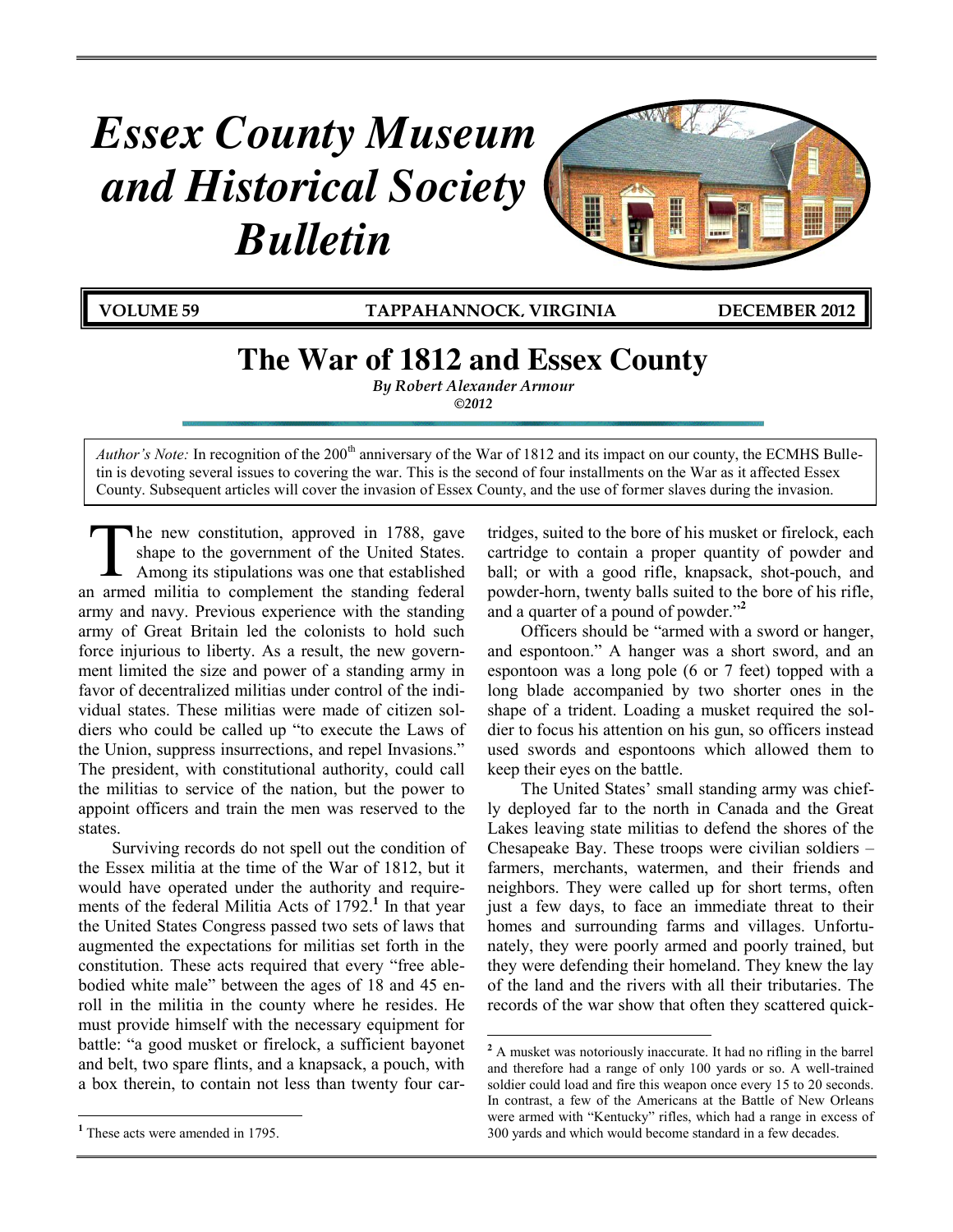ly when confronted by well-armed regular British soldiers in superior numbers, but oftentimes they stood their ground and drove off the invaders.

The operation of the militia in Essex County during the War of 1812 becomes a case study of the deployment of a state's militia in defense of the country.

### *The Essex Militia*

Essex men were engaged with the war even before it was a war. Three from prominent Essex families had gone to Richmond to follow their careers, and they became leaders there of the anti-British sentiment. Thomas Ritchie, Spencer Roane, and John Brockenbrough<sup>3</sup> led the protest at Capital Square against the British for the attack on the USS *Chesapeake* by HMS *Leopard* in 1807. They encouraged the large demonstration and secured the crowd's agreement to a resolution condemning the attack on the American ship, which thought it was at peace with the British. Ritchie then joined the Republican Blues – a local militia – in a fiveday march to the Peninsula. The enemy, however, did not land troops, and after a few days, the Blues marched back to Richmond.**<sup>4</sup>**

> In early March 1813, British Rear Admiral Sir George Cockburn, on the 74-gun *Marlborough*, arrived in the Chesapeake Bay to join the fleet commanded by Admiral John Borlase Warren, on the *San Domingo*. Cockburn had been ordered – first by Admiral Warren and then by his successor Vice Admiral Sir Alexander Cochrane – to lay waste to the towns and villages along the shores of the bay in retaliation for American raids on strategically



*British Rear Admiral Sir George Cockburn* (Royal Museums Greenwich)

unimportant sites in Canada. Cockburn was efficient and ruthless; as a result, he became public enemy number one to the people of the Chesapeake region. His raids on towns such as Havre de Grace, Maryland, and Kinsale, Virginia, earned him the contemptuous epithet, the "Great Bandit."



*Cockburn's Raid on Havre de Grace, MD* (www.mdhs.org/digitalimage)

The British first order of business was to bottle the USS *Constellation* in the Elizabeth River between Norfolk and Portsmouth, thus effectively eliminating any maritime resistance to the superior

British navy on the bay. They then proceeded up the bay and anchored at the mouth of the Rappahannock River.

On April 2 the British spied four large American schooners just off Windmill Point. The British chased them for fifteen miles up the Rappahannock and caught up with them the next morning. The four ships, with some 219 men and 31 guns, were soon captured by a much smaller troop. The British followed this action by putting troops ashore on both sides of the river. On the 4th they raided Carter's Creek and then on the 6th they crossed the river and landed just up-river from Urbanna. Observers reported that the invaders came in considerable numbers and caused extensive damage. By the next day, the British had left the river, moved up the bay, and soon established a base at Tangier Island. This excursion up the Rappahannock River did not reach Essex County, but its far-reaching consequences did.

When told of fighting downriver near Urbana, Essex Lieutenant Colonel John Dangerfield began to assemble his militia. He received a brief note from Lieutenant Colonel Elliott Muse from Middlesex: "The

|                         | юнане союног шиби вназе понг впаднозол.                                                                                                                   |                                                         |                                                                                                 |                                                                | 1. LL V |  |  |
|-------------------------|-----------------------------------------------------------------------------------------------------------------------------------------------------------|---------------------------------------------------------|-------------------------------------------------------------------------------------------------|----------------------------------------------------------------|---------|--|--|
|                         | County of Middlesex                                                                                                                                       |                                                         |                                                                                                 | To the good people of the Commonwealth of ving ?               |         |  |  |
| being invaded by the    |                                                                                                                                                           |                                                         | to comparable there are denis it experient<br>to the situation of the Beam the regions there is |                                                                |         |  |  |
| enemy, I hereby call on |                                                                                                                                                           |                                                         |                                                                                                 | routh of them enouing - these an observe to                    |         |  |  |
| you for                 |                                                                                                                                                           |                                                         |                                                                                                 | Which from the nature of their majorn it will                  |         |  |  |
| such                    | To the good people of the Commonwealth of Virg                                                                                                            |                                                         |                                                                                                 | be presumed they are entitled to -<br>In Palfiste Art protince |         |  |  |
| aid as                  | Whereas I have deemed it expedient to<br>dispatch to procure<br>pertainguffer of bol comment<br>information with regard to the situation of the           |                                                         |                                                                                                 |                                                                |         |  |  |
| you can                 | Enemy to report to me the result of their enquiry-<br>these are therefore to require that they be treated<br>with distinction that respect which from the | Camp Lappe 6 April 1813                                 |                                                                                                 |                                                                |         |  |  |
| fur-                    | nature of their Mission it will be presumed they<br>are entitled to -                                                                                     |                                                         |                                                                                                 |                                                                |         |  |  |
| nish."                  | Jno: Belfield Adgt.pro:Tem:<br>By Order of<br>Jno: Daingerfield Lft. Col. Commt.                                                                          |                                                         |                                                                                                 | <b>Dangerfield Transcript</b>                                  |         |  |  |
| Not                     |                                                                                                                                                           | 6th Reg Virginia Militia<br>Camp Tapp.k. 6th April 1813 |                                                                                                 | (Essex County Museum<br>and Historical Society)                |         |  |  |

knowing that the British had gone up the bay, Dangerfield immediately wrote to Virginia Governor James Barbour informing him of the invasion and of his action calling up the militia. He tells the governor that his first action was to dispatch an "Express" to Middlesex. He does not say so, but most likely the "Express" was the Essex cavalry, under the command of Lieutenant James Allen, Jr. There may have been another company of

 $\overline{a}$ 

**<sup>3</sup>** Ritchie was founding editor of the *Richmond Enquirer*, Roane a jurist, planter, and politician (James Slaughter calls his "perhaps the greatest mind in Essex history"), and Brockenbrough a medical doctor.

**<sup>4</sup>** Ritchie's outspoken opposition to the British is suggested as one reason the Ritchie tomb in Tappahannock was desecrated during the British raid in December, 1814.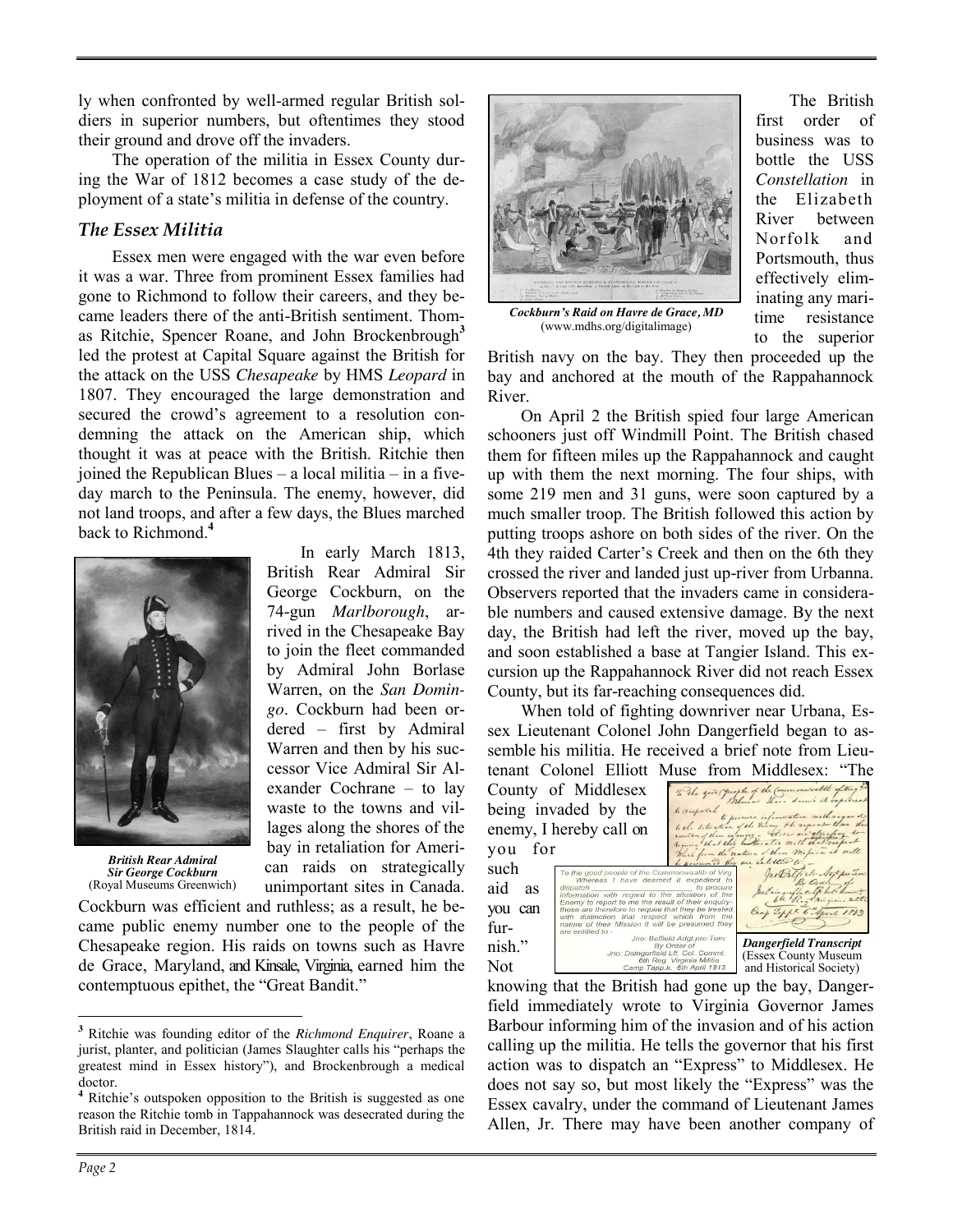cavalry since Dangerfield says he is sending a troop of 50 men, and the surviving muster rolls show Allen's troop only has 22 men. Most of these men served for three to five days, and then apparently were dismissed.

This troop returned from Middlesex the next day with a further request from Muse. He told Dangerfield that the enemy had "landed in considerable numbers and were committing many outrages." In response, Dangerfield ordered the Essex Light Infantry attached to his regiment to report for duty. This created the potential for an uneven confrontation between the American militia and well-armed and well-trained British regulars – David facing Goliath without his slingshot.

Dangerfield was concerned about the legality of what he had done. He wrote the governor that the law seemed to make "an actual invasion of the County a prerequisite" before the militia is called up. Since Essex County had not actually been invaded, he asked the governor to support his decision regardless of the law and to authorize the continuance of the men in service. The colonel proceeded to order up the county militia, but he told the governor that they were poorly armed. When the threat of further intrusion on the Middle Peninsula faded, the Essex troops stood down.

During this period, the Essex militia was led first by Lieutenant Colonel Dangerfield and then, in March of 1814, he was joined by Lieutenant Colonel Archibald Ritchie, Jr. They were assisted by two majors: George Banks and Samuel Muse. This command was supported by 15 companies, each led by either a captain or a lieutenant. These companies served at different times and at different strengths. During the call-up in April 1813 Dangerfield had ten companies under his command.

Some examples serve to illustrate the movement of the militia. Muster rolls tell us that Captain Joseph Tarney's company was called to serve from April 5 to 8. It consisted of the captain, two sergeants, and 54 privates. Most likely, they returned to their homes and families when the British left Urbanna and sailed up the bay. A second company had a slightly different call. Captain Thomas D. Pitts' company served two days in April, the 6th and 7th, but returned to service in July 1813 and September 1814. The records show that some of these men served for two or three days, but others for much more.

The Essex Order Book demonstrates that throughout this period local officials were responsible for the leadership of the companies of county militia. County records show the appointment of the officer ranks during the war. There is evidence of movement; in the Muster Roll of April 5, 1813, Carter M. Braxton was a private in Lieutenant Allen's cavalry. By May 1814, he had risen in rank to captain and given his own company,

but the Muster Rolls have him assigned to a company under the command of Lieutenant Colonel Richard Parker from Westmorland County. Perhaps most significantly, in March 1814, Archibald Ritchie, Jr. received his appointment as lieutenant colonel. He will be the leader during the December invasion.

The hubbub created by the British excursion into the lower Rappahannock had little direct impact on Essex County other than the disruption of the lives of the men called up briefly. County officials, however, were suitably alarmed. About six weeks after the action, they authorized the county clerk, John Pitt Lee, to move official papers from his office to some safe location if the county colonel notifies him of approaching enemy.

The next year the Essex militia became more directly engaged in action. The first occurred in August and September 1814, in Northern Virginia. Captain Joseph Janney's company was temporarily assigned to the 111 Regiment under the command of Lieutenant Colonel Richard Parker. They assembled at Layton's Landing near Champlain, presumably crossed the river here, and then marched to Westmorland Court House and on to Northern Virginia.

## *The Battle of White House*

The story of the British assault on Washington and the burning of The White House is often told. British General Robert Ross disembarked his brigade of 3,400 men on August 19, 1814, at Benedict on the upper Patuxent River in Maryland. He was joined by Admiral Cockburn on land with 900 marines. They marched toward Washington. Passing through Bladensburg they encountered badly-led and badly-trained American militia who soon withdrew in considerable haste.



*Bladensburg, MD*  The British assault on Washington. (National Park Service)

The British marched on, overcame spirited, but eventually ineffective, defense of the Washington Navy Yard, and soon dined at The White House and burned major buildings in the nation's capital. By August 24 the British army was marching toward Baltimore.

What is not so often remembered is the Battle of White House (a Virginia site, not to be confused with the large white building in the nation's capital city). This White House was named for a large white fishing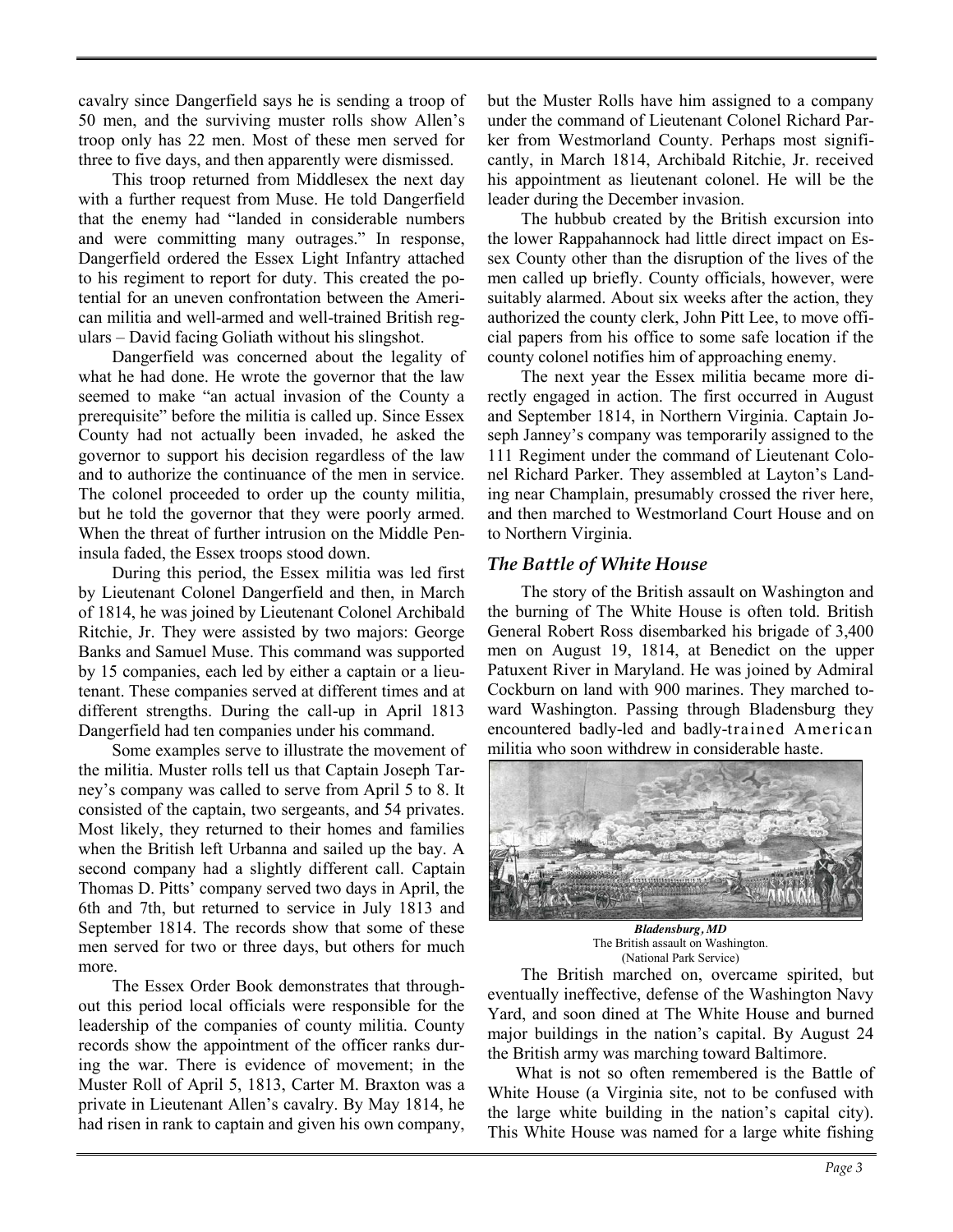house on the Virginia banks of the Potomac some four miles below Mount Vernon. The building had long been used as a navigational guide to ships plowing the river, and George Washington had suggested that a gun emplacement be located there because the river narrows at



*Battery at White House* The battle at White House Landing. (Naval Historical Center)

this point and there are high bluffs perfect for a cannon battery.**<sup>5</sup>** In September 1814, the Americans quickly brought cannons here to impede the British fleet's withdrawal from the District of Co-

lumbia, and elements of Essex militia were engaged in the action.

In August British naval Captain James Alexander Gordon had sailed a small flotilla of two frigates and five smaller ships up the Potomac to support the British troops advancing toward Washington. His charge was to destroy any American fortifications along the river and ensure an escape route for the army were it to be blocked on land. He arrived too late to be of any use in the sacking of the nation's capital, so he turned his attention to the ripe plunder in the city of Alexandria just across the river. Town officials immediately gave up the town in exchange for Gordon's promise the British would not sack it. He destroyed the military installations, captured 21 small ships, and took the supplies he needed. He then sailed down the river with his ship holds brimming with plundered flour, cotton, tobacco, tar, beef, and sugar.

In the meantime, the Americans made plans to de-

lay and annoy the British on their sail down the Potomac. On August 31 Secretary of the Navy William Jones ordered naval Captain David Porter**<sup>6</sup>** to White House: You will proceed with the detachment of Seamen and Marines which arrived here under your command last

evening, to the White House on the west Bank of the Po-



 $\overline{a}$ 

*Captain David Porter* (www.nps.gov/pha/USN/Navy)

tomac, where you will find a train of five or six 18 pounders [cannons] ordered there by the War Department in concert with this department, which you will take command of and place in Battery in the most favorable position or positions and endeavour to effect the destruction of the Enemy's Squadron on its passage down the Potomac." Two days later Secretary of State James Monroe wrote to Commodore John Rogers,**<sup>7</sup>** placing him as second in command of this action: "the battery erected at the white house under command of Com. Porter promises to embarrass, if not impede the progress of the enemy down the bay."

The commander of the Virginia militia assigned to help defend the river was Brigadier General John P. Hungerford of Westmorland County.**<sup>8</sup>** The men of Essex County reported to Lieutenant Colonel Parker. Janney's company, and perhaps one more unidentified Essex company, joined in the action. They felled trees, sited cannons, defended the flanks of the battery, and when the British were within range, fired their muskets. Given the limited effective musket range and the width of the river at this point, it is doubtful that musket fire had much consequence.

From September 2nd through the 5th the British and Americans exchanged unnumbered artillery and musket shots to little effect. This was one of the major exchanges of cannon fire toward the end of the war, but few Americans were killed or wounded and eventually the British caught a favorable wind, sailed out of the range of the shore weapons, and proceeded down the river.

Captain Porter wrote a lengthy and detailed account of the battle in the after-action report he sent to the Secretary of the Navy.**<sup>9</sup>** In it, he commended the Essex militia, even if he did misspell the commander's name. He wrote that militia from other areas of the Commonwealth had distinguished themselves, "as did a company of militia under the command of Captain Gena [sic.] who was posted by me on the right . . . .It affords me much pleasure to observe that the militia who came under my immediate notice and were attached to my command voluntarily or otherwise conducted themselves in a manner which reflects on them

 $\overline{a}$ 

**<sup>5</sup>** Today this site is on the grounds of Fort Belvoir.

**<sup>6</sup>** After a highly successful naval career, Porter had captained the *Essex* until it was destroyed in a storm and subsequent battle. On his return to Washington, he was given this assignment at White House.

**<sup>7</sup>** Commander John Rogers also had an outstanding career on behalf of the U.S. Navy. He had sailed down the Potomac and was ordered to take his cannons and men to supplement the battery at White House.

**<sup>8</sup>** General Hungerford was a veteran of the Revolutionary War, a member of the Virginia House of Delegates and Senate, and member of the US. House of Representatives.

**<sup>9</sup>** To see this report please consult *The Naval War of 1812: A Documentary History*, vol. III, pages 251-55. It is electronically published.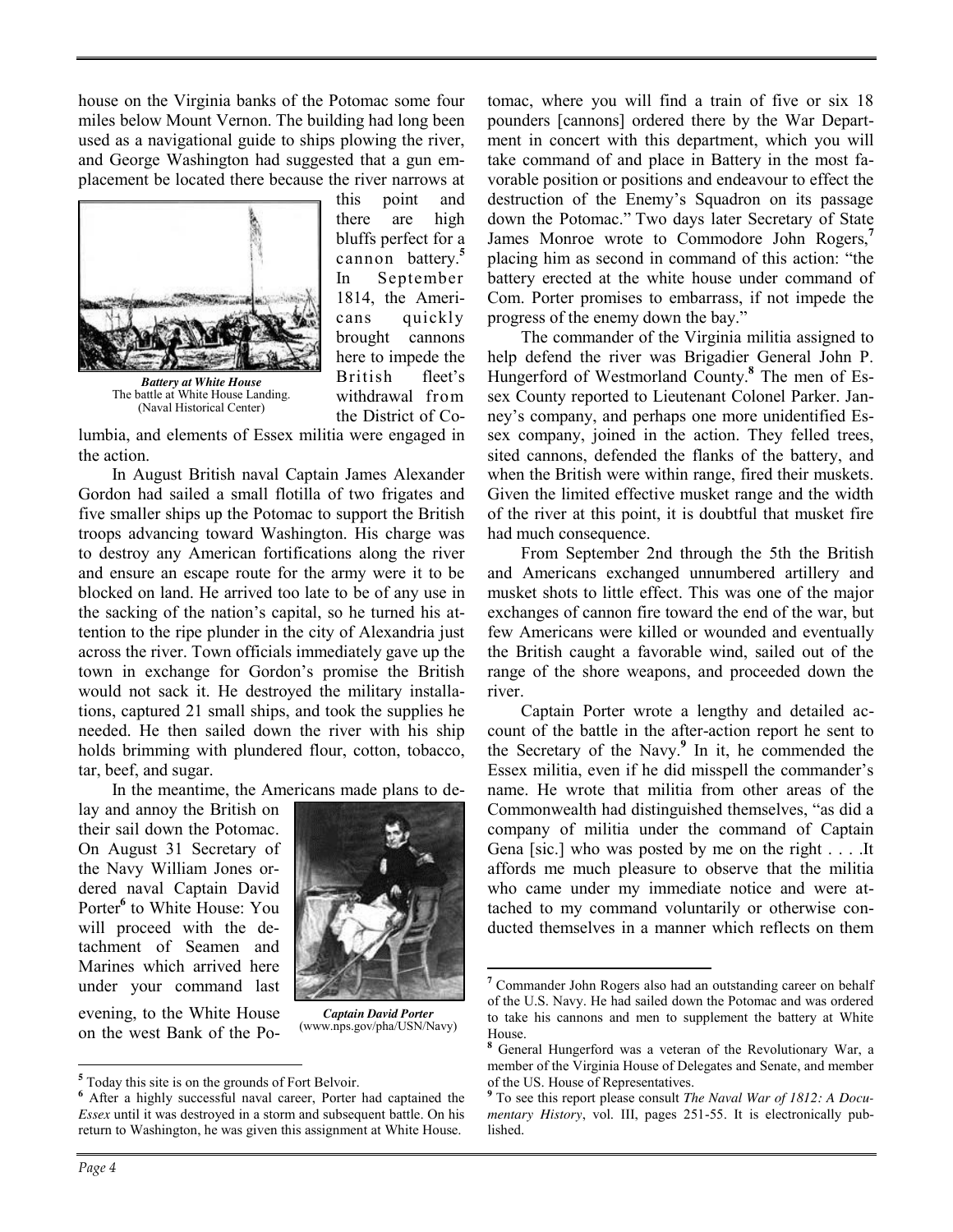and their Country the highest honor. . . ." He did report that this company had lost two men in action, but no other record of deaths of Essex men has survived.

As noted earlier, in many encounters between British regulars and American militia, the militia did not stand up to superior force; but in this case, the Americans withstood heavy shelling without flinching. Captain Porter thought it important to make a point of praising militia courage: ". . . there was no instance where one [soldier] offered to retire until I gave the order to retreat and it was not necessary to repeat the order to rally." General Hungerford echoed that praise: ". . . not a man under my command offered to move, until orders to that effect was [sic.] given."

Janney's company remained active until September 25, and it seems likely that they followed the British down the river. The fear that the British might come ashore anywhere in the Northern Neck kept the Virginia militia operational in the area. Other Essex companies also were mobilized during the month and possibly joined these maneuvers.

The Essex militia was finally engaged in action during the invasion of its own county in December of the same year. That story will be told in a later edition of the Bulletin.

## **About the Author**

**Bob Armour** is a valued contributor to the ECMHS Bulletin, having previously written on John Smith's coming to Essex County for an earlier issue. He is Professor Emeritus of English from Virginia Commonwealth University, Richmond, VA, and has been a Fulbright professor in Egypt and visiting professor at the University of Ulster in Northern Ireland. Currently he is Adjunct Professor of English in the Honors Program at Tennessee Tech University. He is author of three books and editor of three more, and is currently completing his study on the scholarly life of C.S. Lewis. He and his wife Leandra have summered near Dunnsville since 1969.

## *ANNUAL FUND DRIVE CLOSES DECEMBER 31, 2012*

All donations are greatly appreciated. For more information, please visit the 'Donations' page on our web site *[www.essexmuseum.org](http://www.essexmuseum.org/)*, stop by or call the Museum at 804-443-4690, or mail to PO Box 404, Tappahannock, Va 22560.



**Be sure to visit our War of 1812 Exhibit in the Carl D. Silver Gallery at the Essex County Museum. Find out facts you never knew about the conflict. This excellent presentation will continue in 2013.**